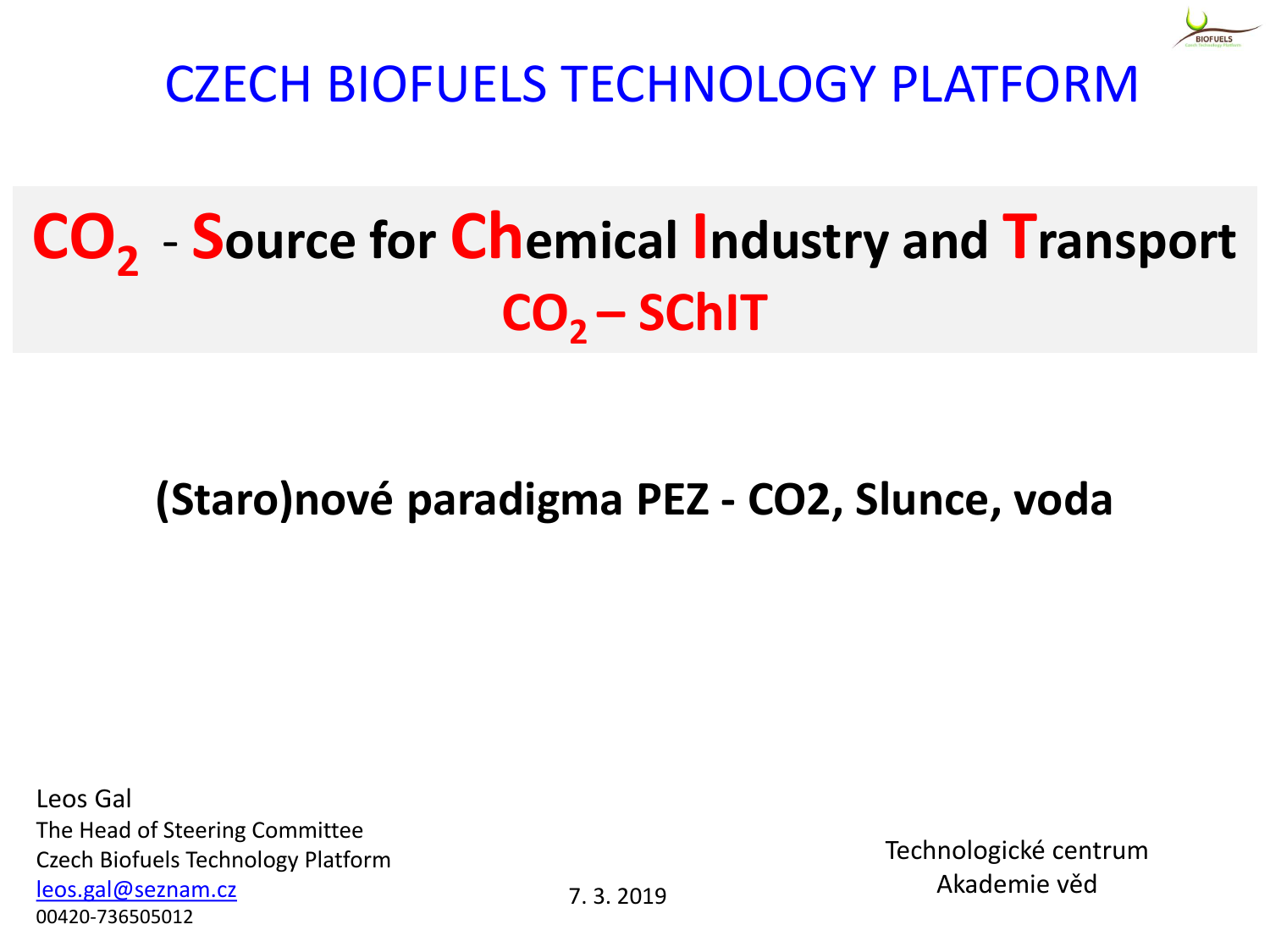### **Solar refinery**

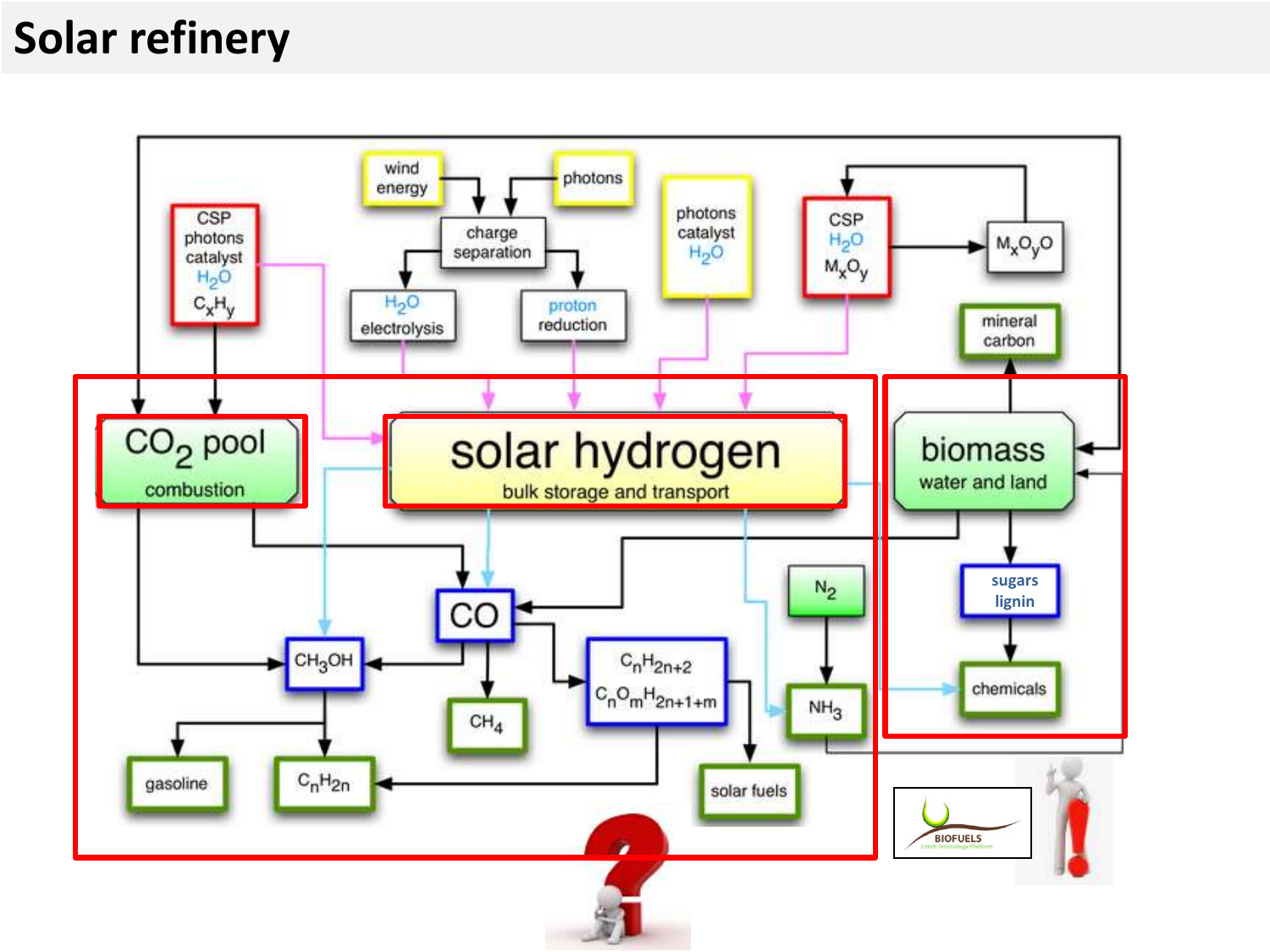### **POLITICAL-SOCIAL** MANDATE:

 $CO<sub>2</sub>$  pool **A clean planet for all** 28.11.2018

#### **KEY FACTOR** to cut emissions **EXUETHE SHIP DOILLICKY FILE Non-ETS sectors** by **30%** - translated into individual binding targets EU members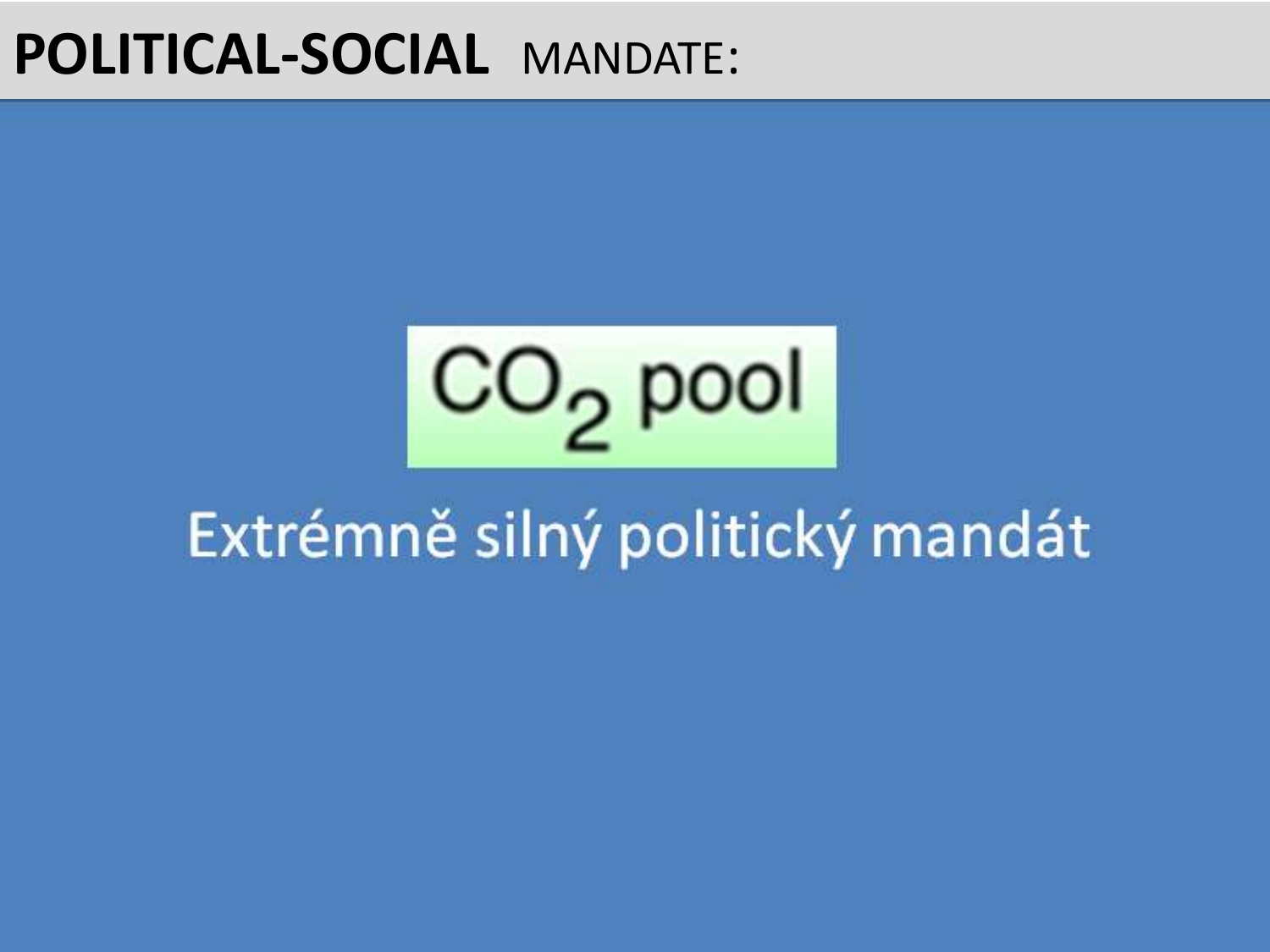## **TOP CHEMICAL SCIENCE** MANDATE:

# **solar hydrogen**

### **Mandát sustainable chemical production** to **allow the substitution of fossil fuels + impact on GHG reduction.** To accomplish a sustainable renewable energy supply, **energy storage is essential**. A **long-time storage strategy is necessary** to balance **not only the daily demand cycles, but also seasonal fluctuation**.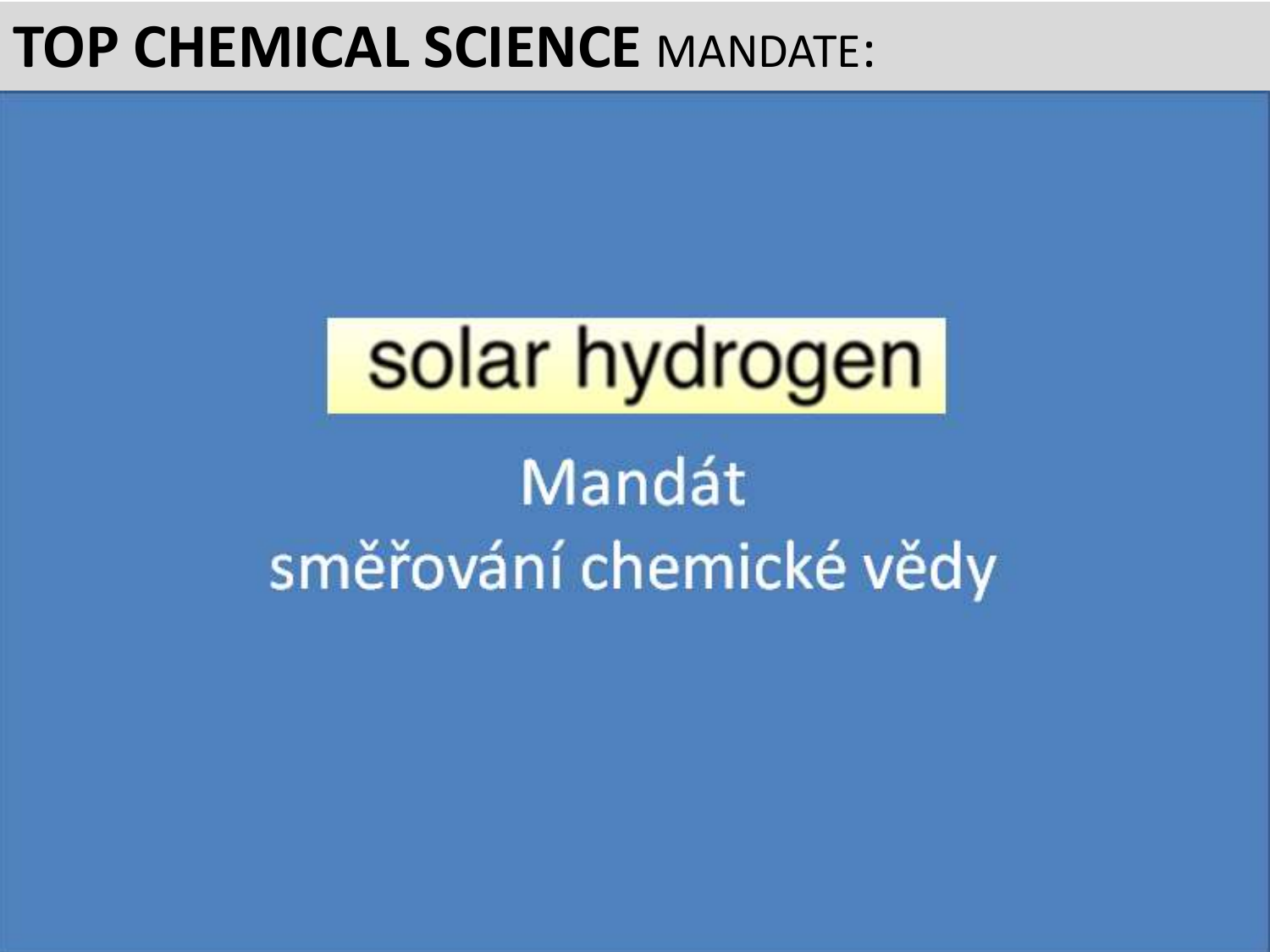následně je biomasa (lignocelulóza) - převedena na biopalivo. Převedena na biopalivo. Převedena na biopalivo.<br>Převedena na biopalivo. Převedena na biopalivo. Převedena na biopalivo. Převedena na biopalivo. Převedena na b Tato konverze vyžaduje energii a práci. Solární paliva předpoklady preupenuu

![](_page_4_Picture_1.jpeg)

![](_page_4_Picture_2.jpeg)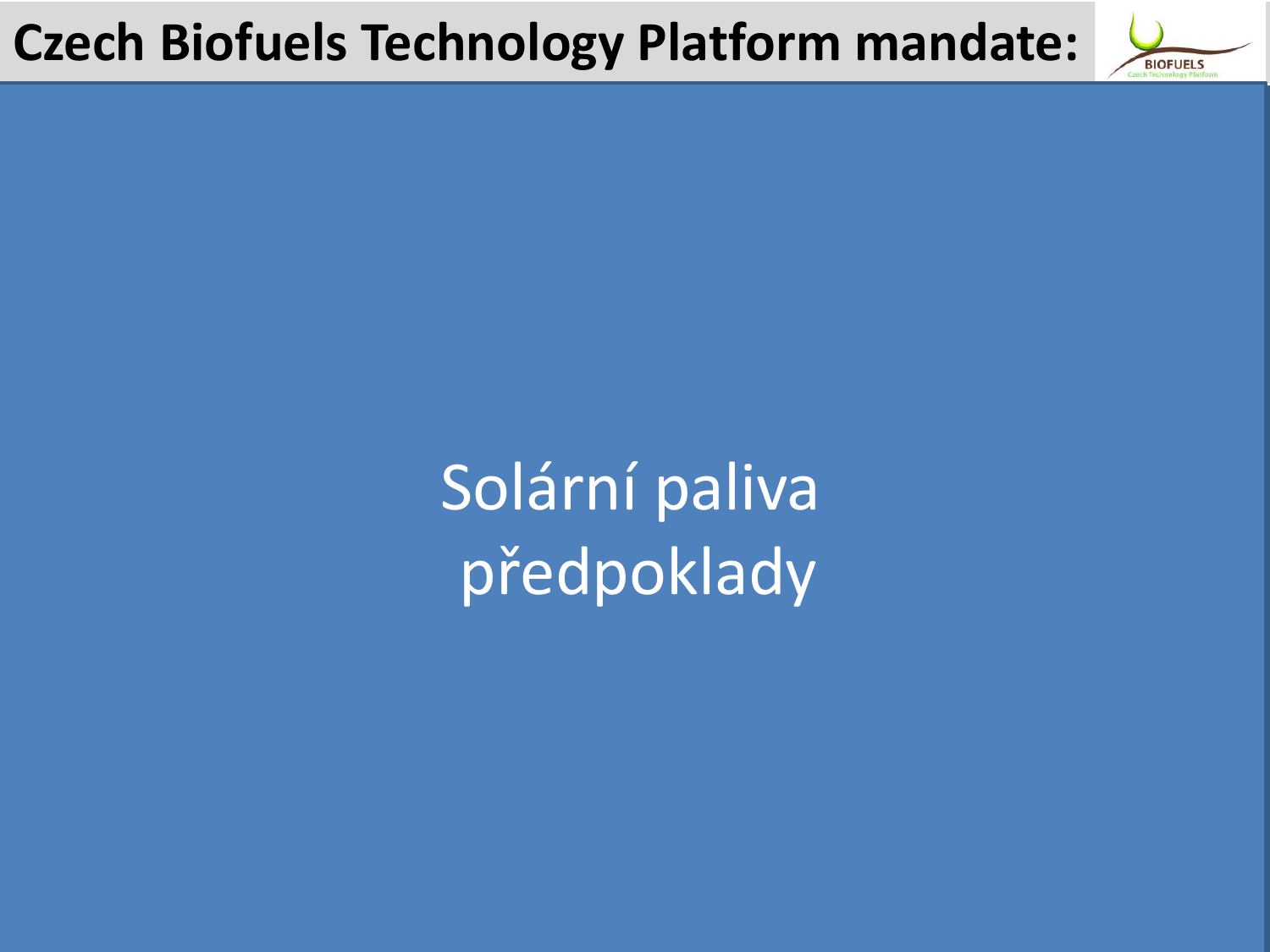## **FEEDSTOCK** MANDATE:

![](_page_5_Picture_1.jpeg)

![](_page_5_Picture_2.jpeg)

# **PRECEDENS** Bezkonfliktní & Nevyčerpatelná Vstupní surovina